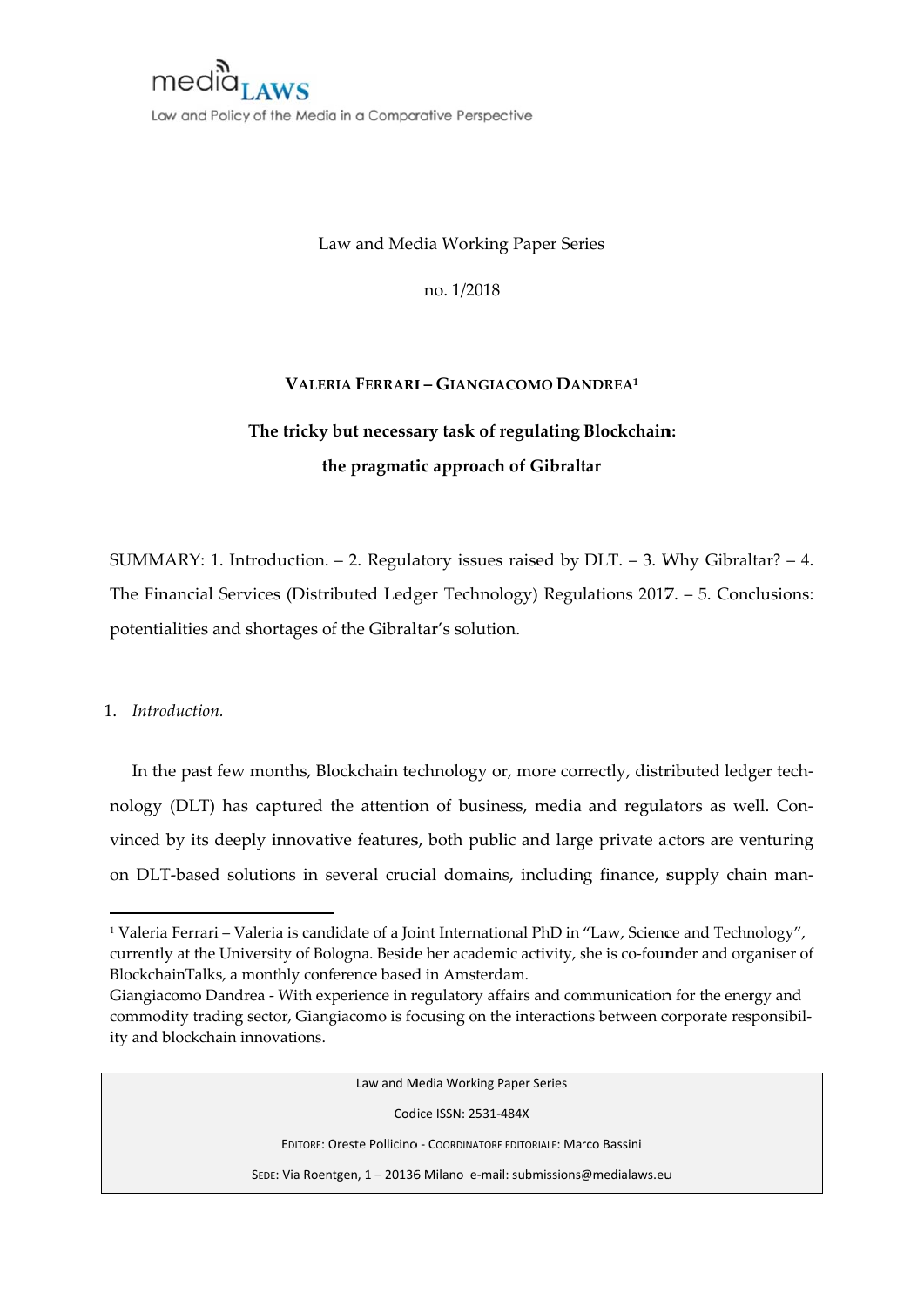agement and e-governance. At the same time, a growing number of retail investors are trying to financially benefit from the currently volatile DLT environment, often being exposed to risks they may not be able to prevent and manage. As it is usual with new, disruptive technologies, it emerges the question of whether - and to what extent - governments shall intervene to address risks and opportunities brought by emerging industries. This article looks at one of the first regulatory attempts made within the European territory to supervise and govern the growing DLT sector.

### 2. Regulatory issues raised by DLT.

The question of whether Distributed Ledger Technology needs to be specifically regulated has been the object of debate in many jurisdictions. Because of the evolving nature of the technology and of the applications that it is underpinning, it has been argued that it is premature to dictate hard regulation. This seems to be the opinion, among others, of European law-makers (specifically, the European Securities and Markets Authority - ESMA)<sup>2</sup> and it is the reason why some countries opted for soft tools such as regulatory sandboxes and nonbinding opinions, paving the way for self-regulation.

This cautious approach on the part of regulators can be justified by two factors. On one hand, it is still difficult to identify the relevant issues and to extend or define new rules that can be effectively applied to various kind of blockchain-based applications and services. On the other, regulators understand that strict and hostile regulation would discourage entrepreneurs to further develop this promising industry.

Indeed, the ability of generating and transacting value directly via blockchain networks, with higher traceability and transparency, appears as an ideal opportunity for many inves-

<sup>&</sup>lt;sup>2</sup> European Securities and Markets Authority (ESMA), Report «The Distributed Ledger Technology Applied to Securities Markets», 7 February 2017, available at:

https://www.esma.europa.eu/sites/default/files/library/dlt report - esma50-1121423017-285.pdf.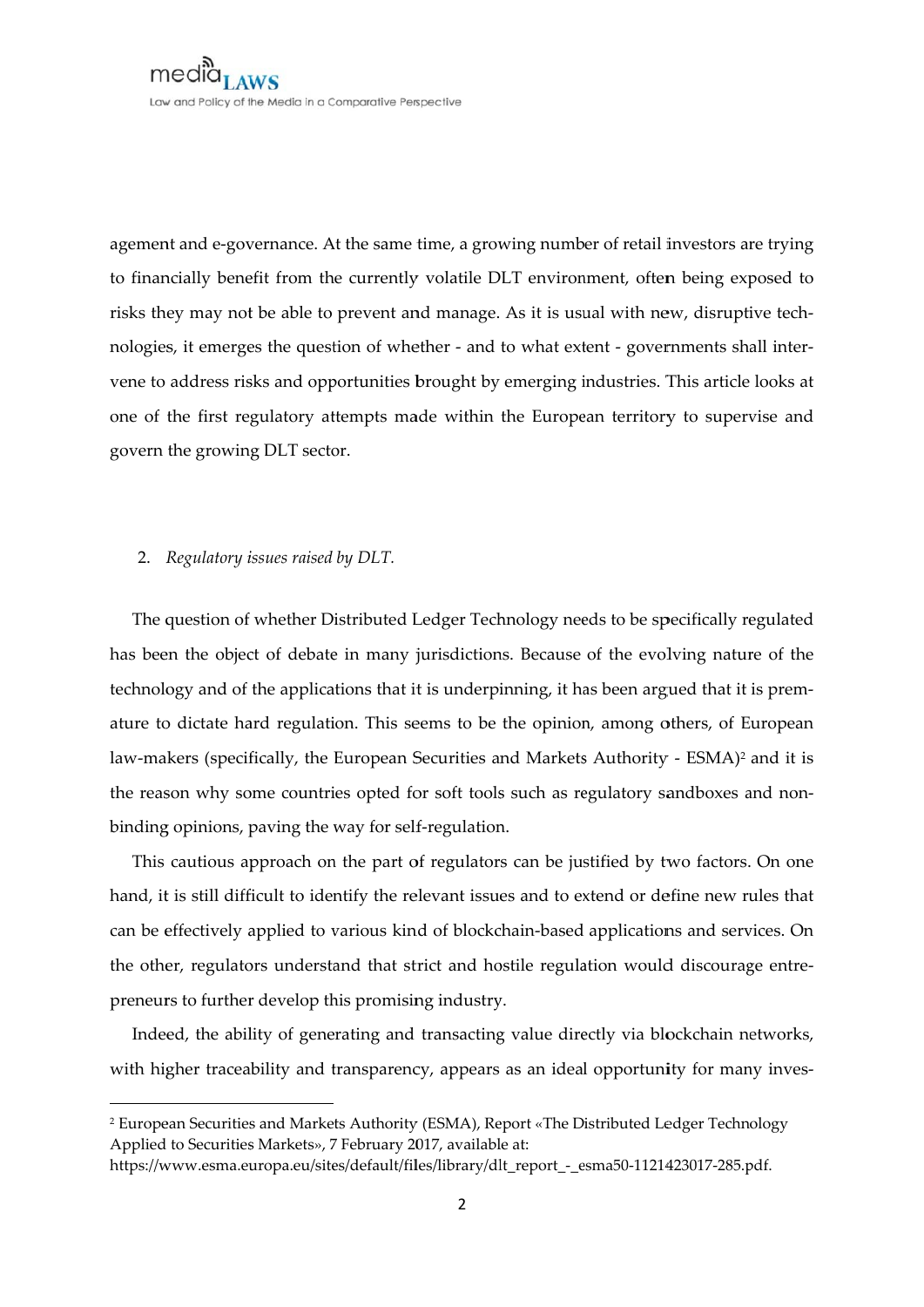tors and entrepreneurs. Through DLT-based services, in fact, it is possible to bypass the mainstream financial sector,<sup>3</sup> perceived as opaque and overburden by regulations and fees. Unfortunately, however, the uncertain legal nature of digital assets and of new funding schemes - such as so called Initial Coin Offerings - make the industry unsafe, speculative and unstable. Digital ledger's technological features alone are not sufficient to prevent risks of abuses and fraudulent behaviours that can damage, first and foremost, unskilled retail investors.  $4$ 

Initial Coin Offerings, simply known as "ICOs", are a new fundraising scheme consisting, in a nutshell, in the launch of a new digital token, or altcoin, on a blockchain. Start-ups are increasingly using it to early crowd-fund the realization of their projects, avoiding the traditional search for venture capitalists and equity partners. Investors can buy the tokens on an online exchange platform, with the result of funding the project while adding tokens in their personal "crypto wallet". Eventually, if the project is successful and the market is favourable, buyers will benefit from the increase of the token's value. In some ICOs, the structure resembles the issuing of an obligation, as the start-up promises to repay the total amount after a certain time.

Beside alleged risks of scams, tax evasion, and money laundering, users funding projects via ICOs must be aware of the high price volatility tokens are subjected to and of potential market manipulations - especially when the total market capitalization of the alteoin is not

<sup>4</sup> SolarCoin, «Enabling Prosumers to participate into the Energy Transition», European Utility Week, October 2017, available at: https://www.irena.org/-/media/Files/IRENA/Agency/Events/2017/Oct/EU-Utility-week/SolarCoin.pdf?la=en&hash=D3A2F7F0DE3E4CB42E5C6CC1FF23D250D4CB1FDC.

<sup>&</sup>lt;sup>3</sup> Gibraltar Financial Services Commission (GFSC), Statement on Initial Coin Offerings, 22 September 2017, available at http://www.gfsc.gi/news/statement-on-initial-coin-offerings-250.

B. VITARIS, «SLVR: the First Digital Token Supported by Real Silver», 7 September 2017, available at: https://www.ccn.com/slvr-first-digital-token-supported-real-silver/.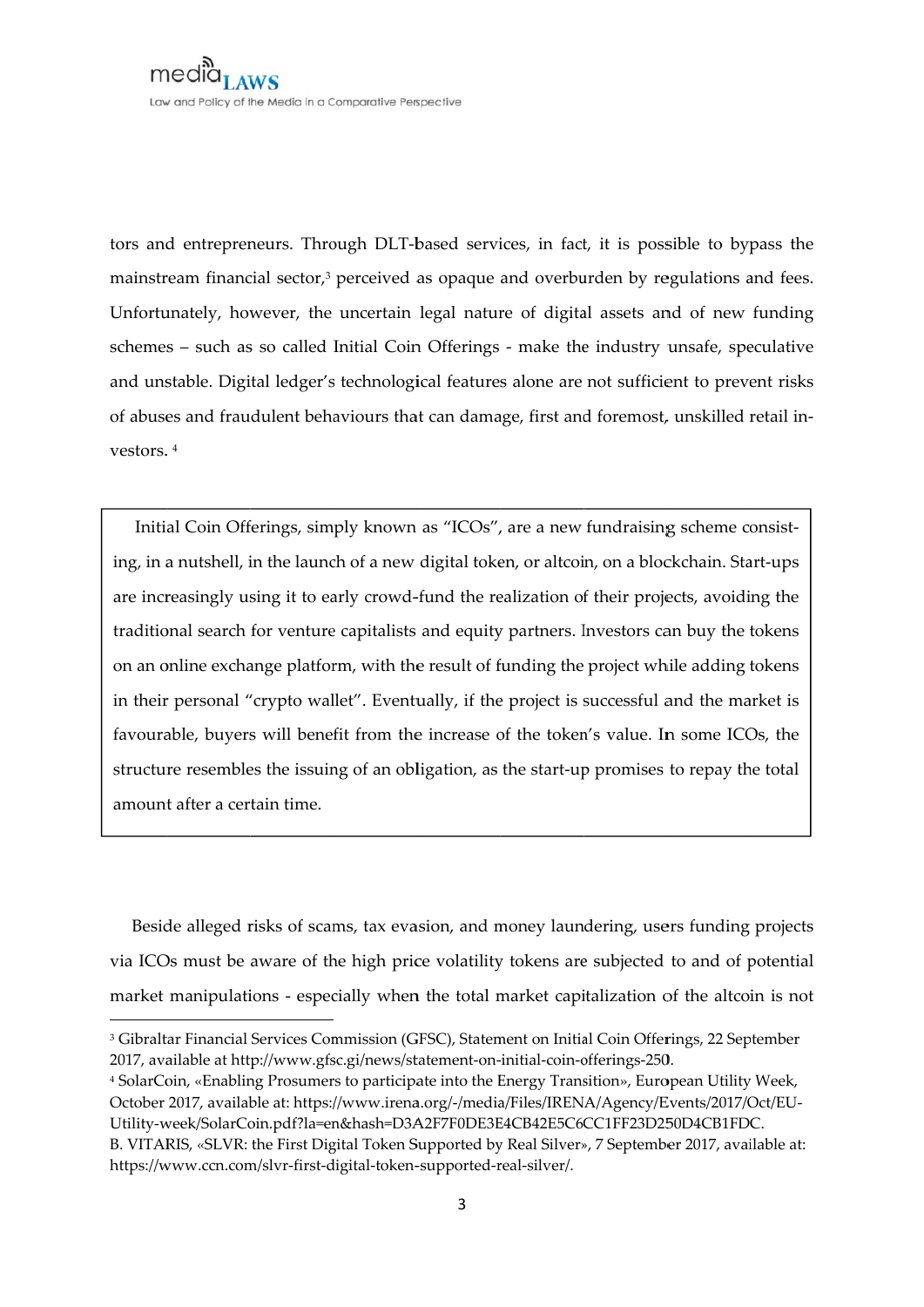announced. Given these threats tackling the stability of the industry as a whole, it is fundamental that regulators clarify the legal nature of altcoins and ICOs. This would make it easier to assess which sectorial rules shall apply to new blockchain-based forms of money, services and investment schemes.

The legal definition of tokens is not simple. They present different inherent features and purposes and, therefore, may fall under different sets of regulations. Some are similar to fidelity points or airmiles, as they are issued for every given unit of a physical asset. Others, instead, are closer to financial derivatives, as their value is linked to an underlying commodity (such as, for instance, silver<sup>1</sup> or power prices) fluctuations. In certain cases, tokens are only necessary for the functioning of the platform or for using the service they are linked to, without promising to pay dividends of the project's profit. In general, however, altcoins differ from traditional forms of investment and cannot be always assimilated to shares, as they do not automatically grant voting rights and the legal protections that are afforded for the  $1<sub>0</sub>++<sub>0</sub>$ 

The first official statement on the legal nature of altcoins and tokens appeared on July 2017, in a Report of the US Securities Exchange Commission (SEC) regarding the DAO (Decentralised Autonomous Organisation) – an online venture governed through a blockchainbased smart contract.<sup>5</sup> In the report, the SEC established that, unless specific features of the tokens prove otherwise, tokens must be treated as securities, bringing de facto the entire blockchain industry a step closer to the application of those rules designed for financial markets. European regulators, from their part, have been largely influenced by the SEC's posi-

<sup>&</sup>lt;sup>5</sup> Securities And Exchange Commission, Securities Exchange Act of 1934, Release No. 81207, «Report of Investigation Pursuant to Section 21(a) of the Securities Exchange Act of 1934: The DAO», 25 July 2017, available at: https://www.sec.gov/litigation/investreport/34-81207.pdf.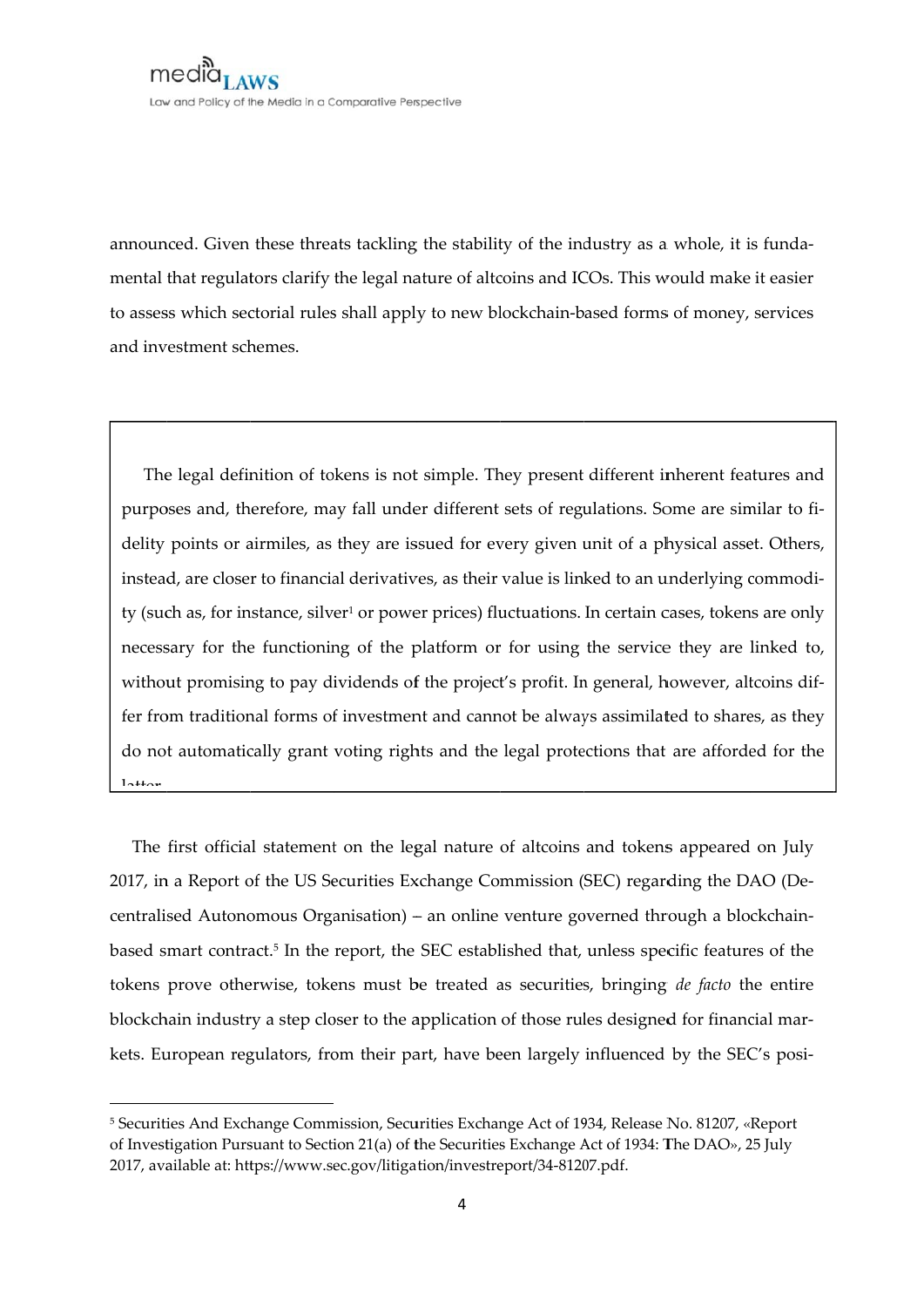tion and followed this presumption. However, the higher complexity of EU's financial regulation, together with the uncertainty about the Brexit implementation process, are preventing a decisive EU's regulatory intervention.

Notwithstanding the "wait and see" approach of European law-makers, the Gibraltar Ministry of Finance published on the Gibraltar Gazette n. 4401 of October 12th, 2017 a set of Regulations which clarify whether and to what extent Distributed Ledger Providers shall be considered an investment or controlled activity subject to a licencing process under the Gibraltar Financial Services Commission. As one of the very first pieces of legislation providing a clear framework for the DLT industry, the new rules - in force from January 2018 - balance the need for a clearer legal framework with the openness and flexibility which are essential for such a new industry to keep growing. In the next passages, we will overview the key rules and legal solutions provided by this novel legislation.

### 3. Why Gibraltar?

For ages, this small yet strategic overseas British territory has been a crucial player for UK's financial and physical trading sector - in particular for freight shipping services. Due to its favourable corporate tax regime, Gibraltar attracts legal entities interested in scaling up, cutting costs and preserving liquidity. This is the cause of the high number of online gaming businesses registered here, which amount to the 60% of the world's gambling industry.<sup>6</sup> Similarly, given also the viability of blockchain-based solutions for cargo and supply chain traceability and the large number of Fintech start-ups hosted by UK, many blockchain-based ventures - involved in activities such as cryptocurrencies trading, asset-tokenisation and launch of coin offerings - are finding in Gibraltar a preferred destination.

<sup>&</sup>lt;sup>6</sup> A. SANCHEZ, «Ruling sees Gibraltar gaming industry told to pay more taxes to UK», 14 June 2017, available at https://elpais.com/elpais/2017/06/14/inenglish/1497434012 762296.html.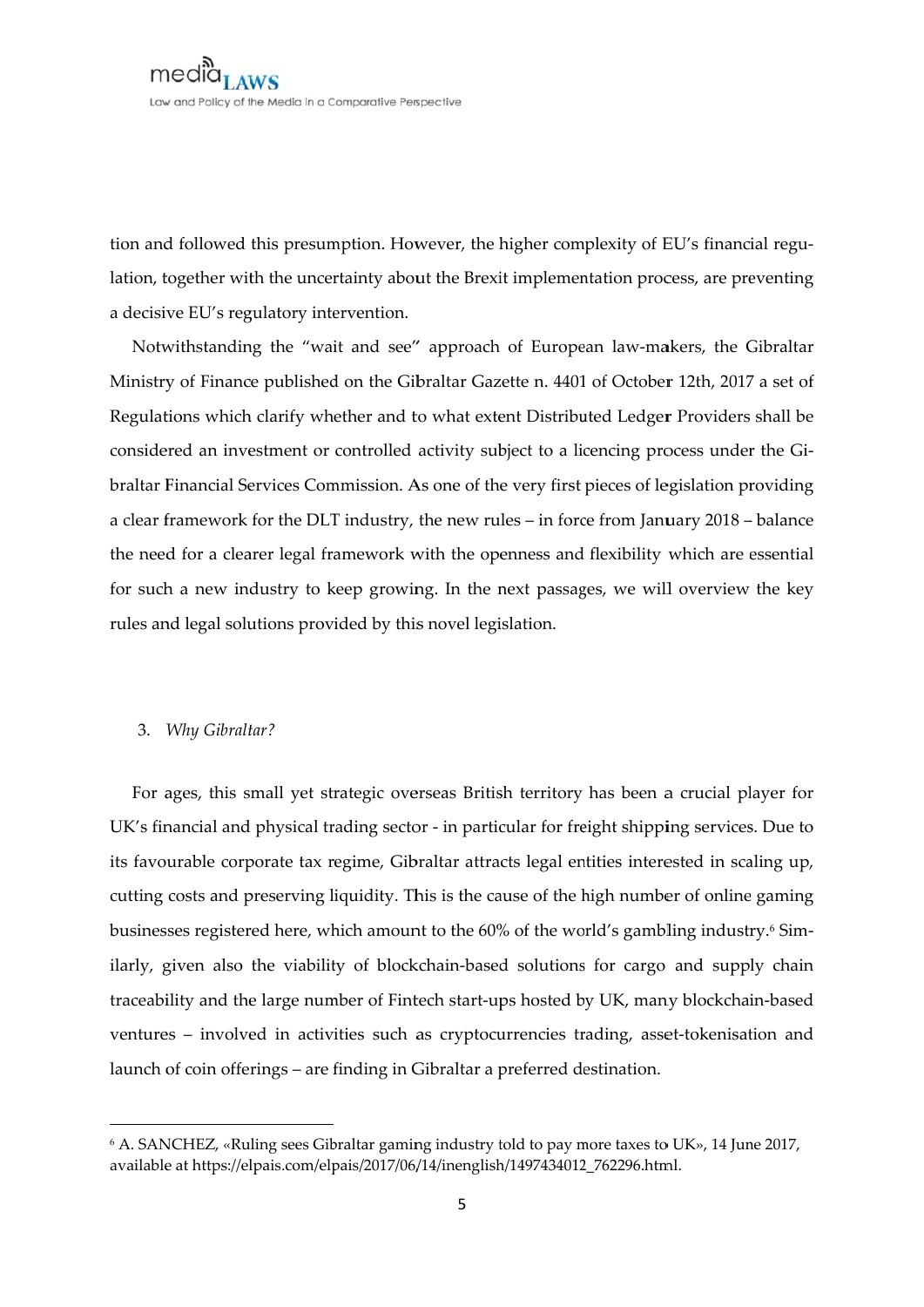Therefore, it is not surprising that Gibraltar is eager to address the main regulatory issues behind DLT and to gain the reputation of an experienced administration regarding the oversight of such innovative corporate entities. As stated in the Consultation Paper released by the Ministry of Commerce in May 2017, «the main driver for proposing an innovative and bold regulatory framework for DLT activities is to encourage Gibraltar's economic development without threatening its reputation and integrity».<sup>7</sup> Given that these online industries are often considered dodgy and purely speculative, Gibraltar's authorities are aware that boosting this new sector requires an effort (intensified by the new international regulatory requirements on enhanced transparency of financial markets) to protect Gibraltar's reputation.

#### 4. The Financial Services (Distributed Ledger Technology) Regulations 2017.

The Regulations provided in the Legal Notice n. 204 of 2017 are the latest piece of legislation amending the Financial Services (Investment and Fiduciary Services) Act, according to Section 5, 7, 53 and 56. The Financial Services Act establishes restrictions, licensing criteria and conduct of business rules for investment businesses and other "controlled activities". Those entities that fall under the regulation must obtain a license based on the assessment of their general nature, specific attributes, organization, due diligence in record keeping and systems of control and «any other factors which the Authority thinks it appropriate to consid $er''(\S9(e))$ .<sup>8</sup> The competent authority (i.e. The Gibraltar Financial Services Commission) holds broad and quite discretionary powers in granting, cancelling or suspending the license to carry out controlled activities, as well as in requiring relevant information and production of documents. Specific conditions can also be imposed on the license «as appear to the Authority

<sup>7</sup> HM Government of Gibraltar, «Proposals for a DLT Regulatory Framework», May 2017, available at: http://www.gibraltarfinance.gi/downloads/20170508-dlt-consultation-publishedversion.pdf?dc %3D1494312876.

<sup>&</sup>lt;sup>8</sup> Financial Services (Investment and Fiduciary Services) Act, Section 9(e).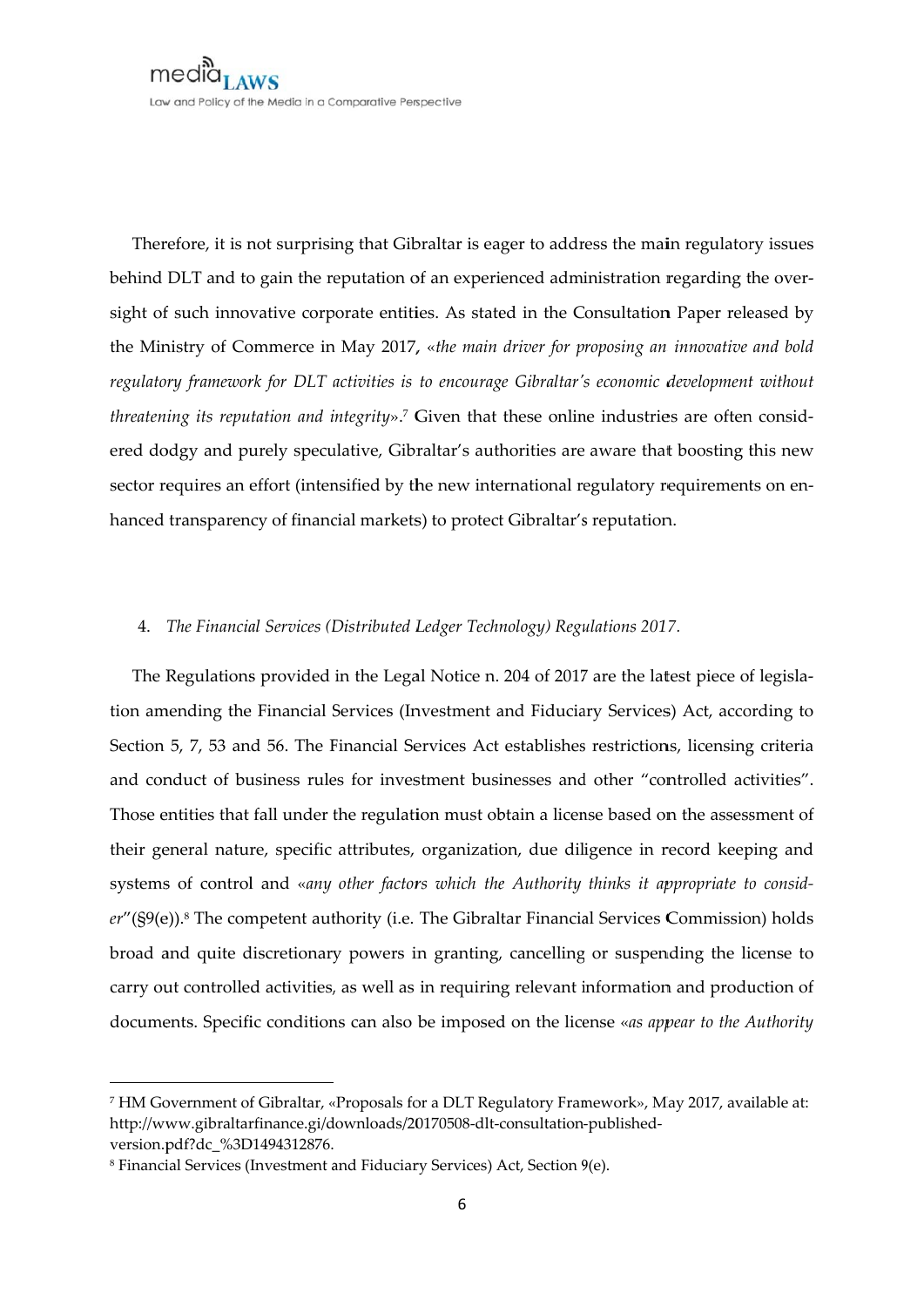to be necessary or desirable for the protection of investors, customers, the public or the reputation of Gibraltar as a financial centre»  $(S10(1))$ .

The declared intention of the concerned amendments is to reinforce Gibraltar's strategic role in the development of the DLT industry, positioning the country «as a jurisdiction which facilitates innovation» while ensuring the necessary regulatory outcomes.<sup>9</sup>

The law-makers' openness to the new promising area of business manifests itself in the choice of a «*flexible*, *adaptive*» principle-based approach «*rather than rigid rules*» that, in this context, could «quickly become outdated and unfit for purpose».<sup>10</sup> These principles (nine in total) are aimed at setting out standards and expectations for Distributed Ledger Providers to operate with integrity and due diligence, implementing appropriate safeguards for financial, operational and compliance risks. The broad framing of these principles is justified by the opportunity to adapt them to different characteristics, dimensions and scopes of emerging blockchain-based businesses and to adopt a case-by-case, risk-based and proportioned approach.

According to Samantha Barrass – GFSC CEO, «The proposed framework will facilitate a progressive, well-regulated and safe environment for firms using DLT to grow, whilst also ensuring that this new regulatory environment protects both consumers and the good reputation of the jurisdiction».<sup>11</sup> Notwithstanding the flexibility of these principles and the declared liberal intentions of the legislator, however, the new regulation qualifies DLT services as controlled activity, as such subject to licence and consequential duties.

<sup>&</sup>lt;sup>9</sup> HM Government of Gibraltar, «Government confirms introduction of Government of Distributed Ledger Technology (DLT) Regulatory Framework in January 2018», Press Release No: 610/2017, 12 October 2017, available at: http://www.fsc.gi/uploads/GoGPR12102017.pdf.

<sup>&</sup>lt;sup>10</sup> Gibraltar Financial Services Commission website: http://www.gfsc.gi/dlt.

<sup>&</sup>lt;sup>11</sup> HM Government of Gibraltar, «Proposals for a DLT Regulatory Framework», May 2017, available at: http://www.gibraltarfinance.gi/downloads/20170508-dlt-consultation-publishedversion.pdf?dc %3D1494312876.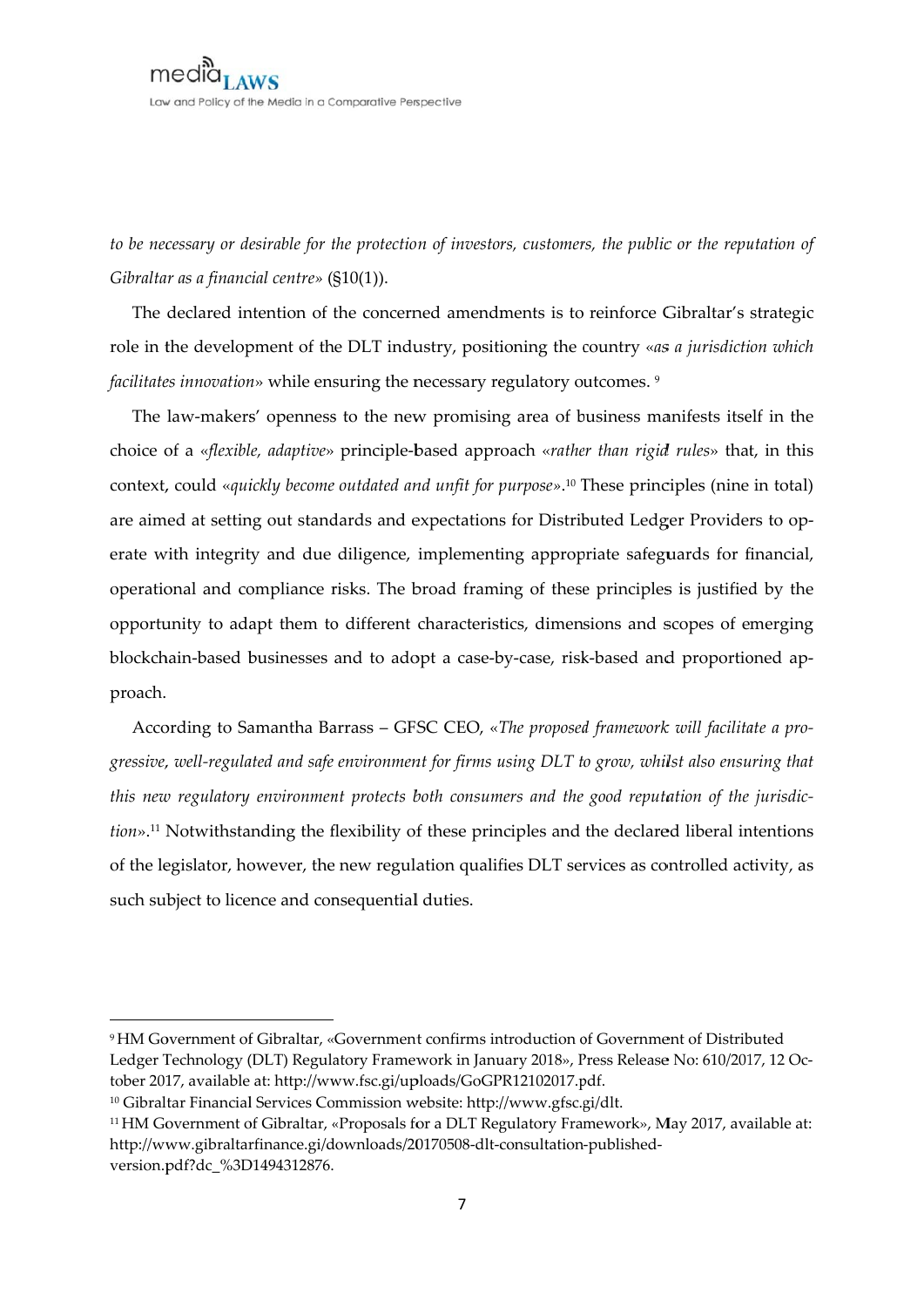In determining whether a principle is met, the GFSC «will have regard to similarities in such matters as risk profile, use case, business model and product».<sup>12</sup> The result of this approach is an authorisation process and a supervisory power from the part of the Gibraltar Financial Services Commission (GFSC) characterized by vagueness and, therefore, a great degree of discretion.

The vagueness concerns, first, the legal definitions and therefore the scope of application of the new amendments. DLT providers are, in fact, simply defined as «carrying on by way of businesses, in or from Gibraltar, the use of distributed ledger technology for storing or transmitting value belonging to others»  $(S10(1))$ .<sup>13</sup> The meanings of the terms «distributed ledger technology» and of «value», contained in the mentioned section, are therefore fundamental to draw the margins of applicability of the regulation. The first is defined as «a database system in which information is recorded and consensually shared and synchronised across a network of multiple nodes, and all copies of the database are regarded as equally authentic»  $(\$10(2)(a)(b))$ . "Value", instead, consists in any form of ownership, including assets, holdings, rights or interests, «with or without related information, such as agreements or transactions for the transfer of value or its payment, clearing, settlement» (§10). This broad definition of "value" denotes that the Gibraltar's regulator has adopted a case-by-case approach in defining the legal nature of tokens and altcoins. In a nutshell, DLT providers fall under the legal notice regardless of the asset, holding, right or other form of ownership they store or transmit. This strategy is justified by the need of ensuring the broad applicability of the new regulation to the various and ever-changing blockchain-based solutions for value storage and transmission - something that would indeed be prevented by a univocal legal qualification of tokens and alteoins.

Moreover, the rules in object present ambiguity in relation to many aspects of the licensing process. Firstly, there is uncertainty about the maximum time it may take to conclude the licensing process. Secondly, the document lack of proper parameters to determine the appli-

 $12$  *Ihid.* 

<sup>&</sup>lt;sup>13</sup> Financial Services (Distributed Ledger Technology Providers) Regulations 2017, Section 10(1).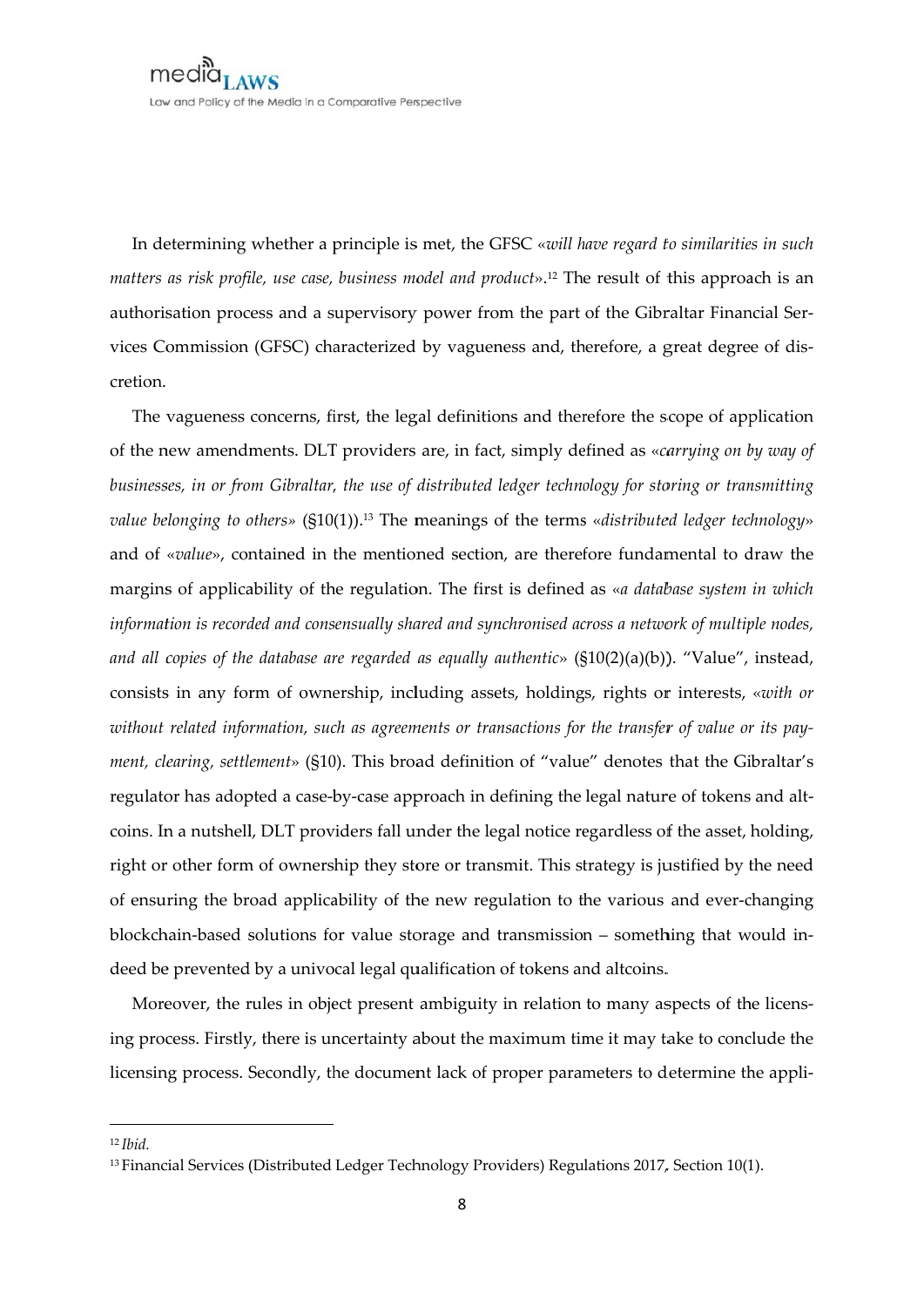cation fee required for such process, which can vary from 8k to 28k. The prices are further puzzled by the provision of «an additional fee of not more than £20,000, depending upon the complexity of regulating the DLT Provider».<sup>14</sup> Finally, the unmentioned legal nature of the administrative act at stake - an "authorisation act that includes licence, registration, approval or other permission" - is likely to raise further confusion.

Remarkably, Section 5(1) of the amended Financial Service Act states that «the Authority must publish guidance on its application of the regulatory principles, including [...] any criteria to which it refers in determining whether a person will comply, is complying or has compelled with those principles». The GFSC, therefore, has promptly published a Guidance Notice clarifying the meaning of the nine principles at stake; however, the mentioned and other – yet to emerge shortages of the regulation are still unresolved.

### 5. Conclusions: potentialities and shortages of the Gibraltar's solution.

On 13th November 2017, the ESMA has published two warnings respectively directed to investors and to businesses involved in ICOs. Primarily worried about consumer protection, the European authority underlines ICOs vulnerability to fraud and money laundering and stresses that involved companies should be aware of the possible applicability of European financial regulation.

The attempt to warn consumers catches and important point. In fact, the sources from which users can gather information about tokens and start-ups are hardly ever accredited. Companies engage in heavy online marketing and often proceed to token sale after publishing nothing more than a white paper – something comparable to a brochure with no binding value, explaining the future intention of the team about the project. At the current state, no

<sup>&</sup>lt;sup>14</sup> Financial Services (Distributed Ledger Technology Providers) Regulations 2017, Schedule 3 - Consequential Amendments, amending The Financial Services Commission (Fees) Regulations 2016, Sched $ule 1.$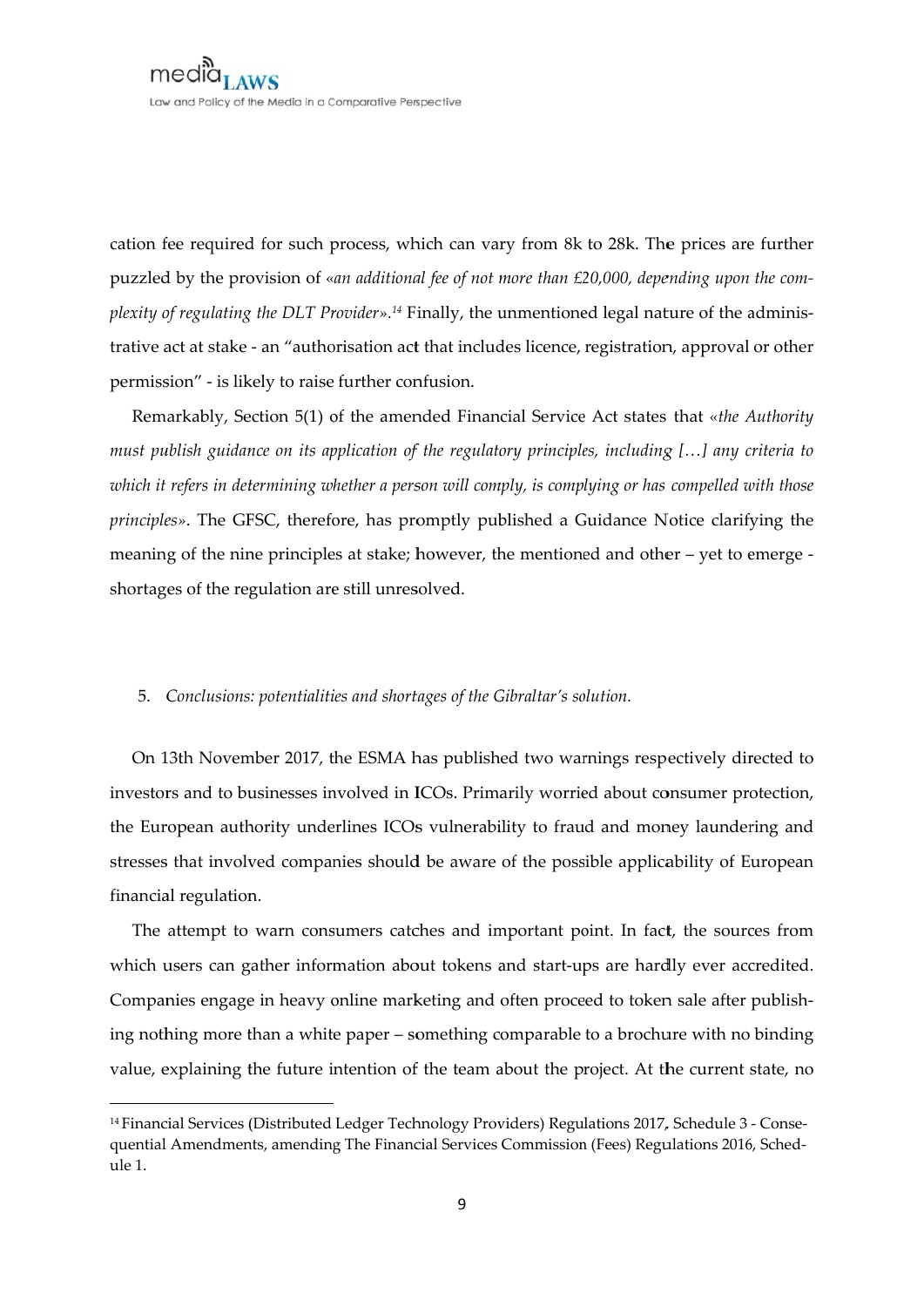legal remedies are granted to investors when the promises of the token seller are not fulfilled; therefore, regulators that recognise the potentials of fundraising schemes such as ICOs are advised to focus on consumer protection.

Any upcoming regulatory effort could either result in new tailored regulation or in the mere specification of the sectorial norms - including liability schemes, compliance and authorization requirements - that apply to each DLT solution - first and foremost ICOs.<sup>15</sup> The second approach, together with the adoption of soft-law tools such as sandboxes, code of conducts or self-regulation, could be deployed to establish clear parameters of due diligence while fostering further growth of the industry.

The solution provided by Gibraltar has the merit of establishing a tailored legal framework for DLT providers, setting out a minimum financial barrier to entry the market and imposing the same professional and organisational standards that are required to businesses operating in the traditional financial sector. The described approach does not lead to an inversion of the burden of proof, as ICOs or token sales will not be caught under the DLT framework automatically. As stated by the GFSC, «depending on what the token will be used for and how the token issue is structured, the token may fall within existing financial services legislation (for example, could be deemed as a Collective Investment Scheme, Alternative Investment Fund, etc.)».<sup>16</sup> The case by case approach governing the evaluation of the businesses' license applications allows to adapt the provided principles to entities that largely differ among each other - not only in business models and organisational schemes, but also in the nature of the traded, transferred or stored "value". The cases taken in consideration by the Gibraltar gov-

<sup>&</sup>lt;sup>15</sup> European Securities and Markets Authority (ESMA), Statement «ESMA alerts investors to the high risks of Initial Coin Offerings (ICOs)», 13 November 2017, available at:

https://www.esma.europa.eu/sites/default/files/library/esma50-157-829\_ico\_statement\_investors.pdf; and Statement «ESMA alerts firms involved in Initial Coin Offerings (ICOs) to the need to meet relevant regulatory requirements», 13 November 2017, available at:

https://www.esma.europa.eu/sites/default/files/library/esma50-157-828\_ico\_statement\_firms.pdf. <sup>16</sup> R. J. VAN RENSBURG, «Overview of Gibraltar's Blockchain / Distributed Ledger Technology (DLT) Regulation», 12 December 2017, available at: https://medium.com/growthpains/overview-ofgibraltars-blockchain-distributed-ledger-technology-dlt-regulation-b899ece978c4.